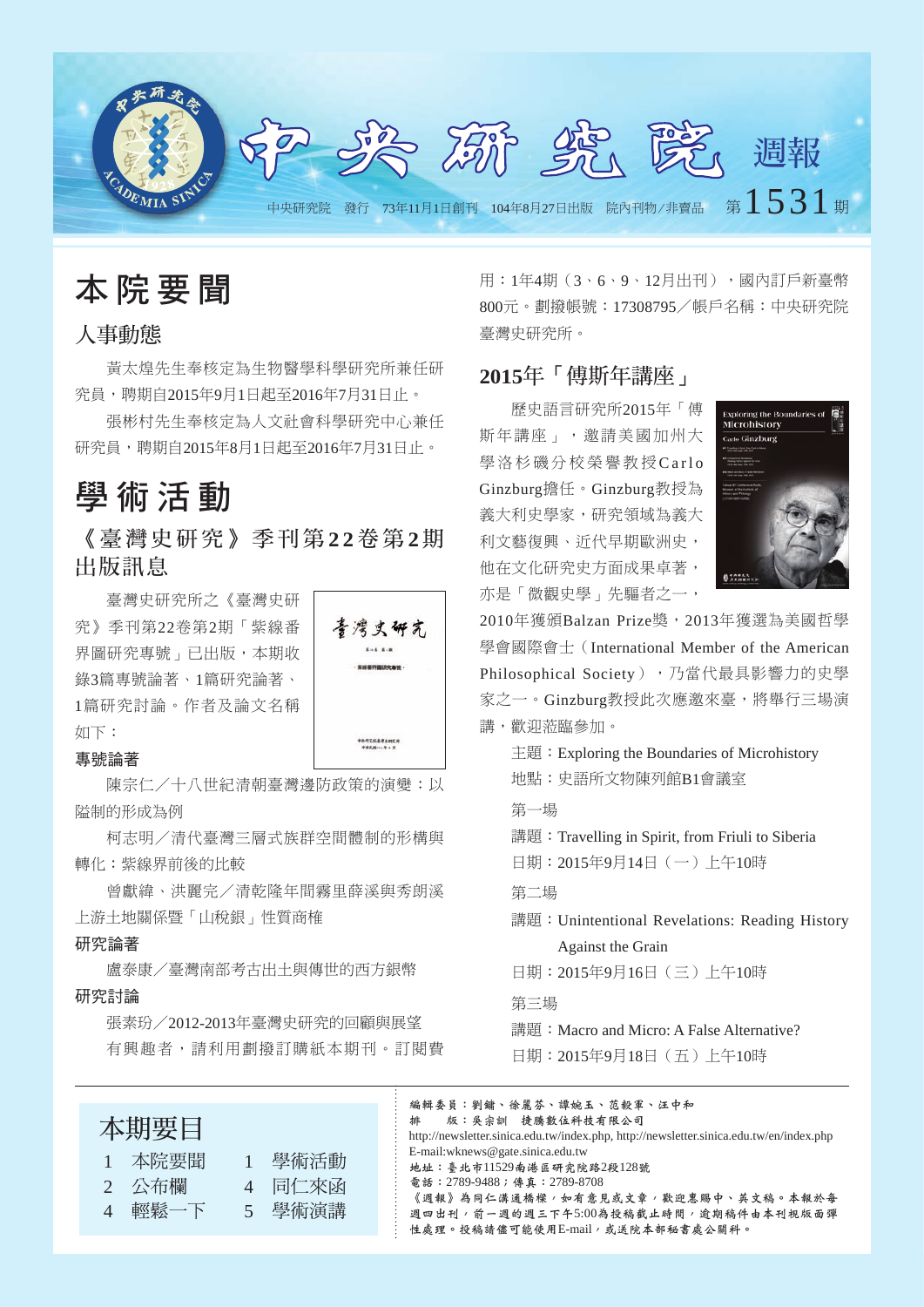# 中央研究院尖端人文社會科學暨數理科學研討會

時間:2015年9月10日(星期四) 9:00-12:30 地點:本院物理所1樓演講廳 主持人:吳重禮副執行秘書、張煥正副執行秘書 主辦單位:本院學術諮詢總會





| 時間              | 主講人                                                                                                                       | 講題                                                                                               |  |  |  |  |
|-----------------|---------------------------------------------------------------------------------------------------------------------------|--------------------------------------------------------------------------------------------------|--|--|--|--|
| 09:00-09:05     | 王汎森副院長致詞<br>Opening remarks: Vice President Fan-Sen Wang                                                                  |                                                                                                  |  |  |  |  |
| 09:05-09:25     | 賴景昌特聘研究員 (經濟所)<br>Dr. Ching-Chong Lai                                                                                     | 通貨膨脹、產品研發、與經濟成長                                                                                  |  |  |  |  |
| 09:25-09:30     |                                                                                                                           | Q&A                                                                                              |  |  |  |  |
| 09:30-09:35     |                                                                                                                           | Intermission                                                                                     |  |  |  |  |
| 09:35-09:40     | 王瑜副院長致詞<br>Opening remarks: Vice President Yu Wang                                                                        |                                                                                                  |  |  |  |  |
| $09:40-10:00$   | 銀慶剛研究員 (統計所)<br>Dr. Ching-Kang Ing                                                                                        | 高維度複雜資料的模型選取<br>Model Selection for High-Dimensional Complex Data                                |  |  |  |  |
| 10:00-10:05     | Q&A                                                                                                                       |                                                                                                  |  |  |  |  |
| 10:05-10:25     | 楊欣洲副研究員 (統計所)<br>Dr. Hsin-Chou Yang                                                                                       | Medical genomics and population genomics using<br>microarray and next-generation sequencing data |  |  |  |  |
| 10:25-10:30     | Q&A                                                                                                                       |                                                                                                  |  |  |  |  |
| 10:30-10:45     | Coffee break                                                                                                              |                                                                                                  |  |  |  |  |
| 10:45-11:05     | 施純傑研究員 (資訊所)<br>Dr. Arthur Chun-Chieh Shih                                                                                | Genome Assembly by Short Read Sequences                                                          |  |  |  |  |
| $11:05 - 11:10$ | Q&A                                                                                                                       |                                                                                                  |  |  |  |  |
| 11:10-11:30     | 王子敬研究員 (物理所)<br>Dr. Henry Tsz-King Wong                                                                                   | 臺灣微中子實驗––現況與展望<br>Taiwan EXperiment On NeutrinO (TEXONO) -<br><b>Status and Prospects</b>        |  |  |  |  |
| 11:30-11:35     | Q&A                                                                                                                       |                                                                                                  |  |  |  |  |
| 11:35-11:55     | 陳彥龍副研究員 (物理所)<br>The physics and applications of squeezing cells<br>and DNA in micro- and nano-flow<br>Dr. Yeng-Long Chen |                                                                                                  |  |  |  |  |
| 11:55-12:00     | Q&A                                                                                                                       |                                                                                                  |  |  |  |  |
| 12:00-12:20     | 井上允特聘研究員 (天文所)<br>A challenge for observing Black Holes in the Universe<br>Dr. Makoto Inoue                               |                                                                                                  |  |  |  |  |
| 12:20-12:25     | Q&A                                                                                                                       |                                                                                                  |  |  |  |  |
| $12:30 -$       | Lunch                                                                                                                     |                                                                                                  |  |  |  |  |

# 公 布 欄

# 調查研究專題中心資料開放公告

下列為學術調查研究資料庫(Survey Research Data Archive, 簡稱SRDA) 最新釋出資料:

政府調查

衛生福利部國民健康署(前身機關:臺灣省家庭計畫研究所)「**78**年臺灣地區中老年身心社會生活狀況長期追 蹤調查」

資料下載申請:https://srda.sinica.edu.tw/gov/group/73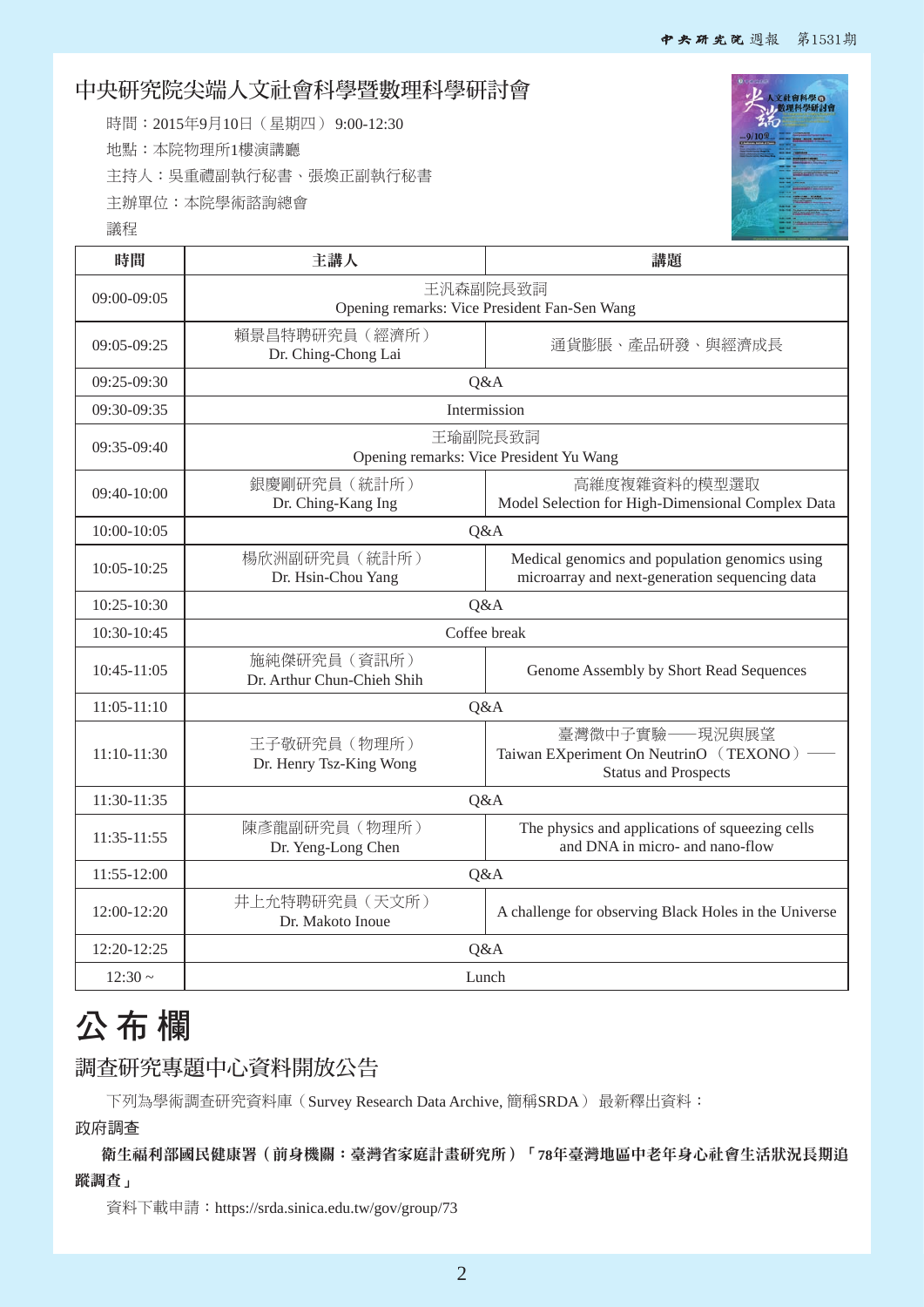#### 行政院主計總處「**103**年事業人力僱用狀況調查」

資料下載申請:https://srda.sinica.edu.tw/gov/group/24

## 行政院主計總處「**102** 年受僱員工動向調查」

資料下載申請:https://srda.sinica.edu.tw/gov/group/22

#### 科技部計畫與學術調查

年長的遊客是否願意多付一點費用參加有護理執照的領隊所帶的國外旅遊團 資料瀏覽下載:https://srda.sinica.edu.tw/search/gensciitem/1442

景觀設計中眺匿理論模式之驗證與應用(Ⅱ) 資料瀏覽下載:https://srda.sinica.edu.tw/search/gensciitem/1267

社區老人成功老化之社會參與模式與成功歷程研究

資料瀏覽下載:https://srda.sinica.edu.tw/search/gensciitem/1254

#### 社區可步行環境與居民健康之關係探討

資料瀏覽下載:https://srda.sinica.edu.tw/search/gensciitem/1414

### 城鄉休閒生活型態、休閒智能與公園使用行為之關係研究

資料瀏覽下載:https://srda.sinica.edu.tw/search/gensciitem/1535

目的地行銷組織之網站創意:量表發展與實證評估

資料瀏覽下載:https://srda.sinica.edu.tw/search/gensciitem/1544

### 離島居民的社會資本、休閒參與與身心健康的關係:自我效能的調節作用

資料瀏覽下載:https://srda.sinica.edu.tw/search/gensciitem/1484

#### 消費者對綠色餐廳的認知、個人價值觀與用餐意願之研究:環境關切與態度之中介角色

資料瀏覽下載:https://srda.sinica.edu.tw/search/gensciitem/1426

#### 以醫院為基礎之整合型居家照護模式之成效探討

資料瀏覽下載:https://srda.sinica.edu.tw/search/gensciitem/1451

### 遊憩環境契合度因果關係理論之建構:從環境與遊憩者觀點之實證

資料瀏覽下載:https://srda.sinica.edu.tw/search/gensciitem/1545

#### 遊憩地點之地方連結中斷及延續機制探討

資料瀏覽下載:https://srda.sinica.edu.tw/search/gensciitem/1551

### 災害經驗與風險資訊對家戶減災整備及風險暴露行為之影響研究**(II)**

資料瀏覽下載:https://srda.sinica.edu.tw/search/gensciitem/1555

### 職場八卦的傳遞者與接收者:組織認同取向之研究

資料瀏覽下載:https://srda.sinica.edu.tw/search/gensciitem/1552

## 交易專屬性投資與供應商績效間關係之再探:供應鏈整合的跨層次模型

資料瀏覽下載:https://srda.sinica.edu.tw/search/gensciitem/1690

#### 目的地網站創意之效果階層模式

資料瀏覽下載:https://srda.sinica.edu.tw/search/gensciitem/1705

#### 住宅市場資訊對購屋決策影響之研究:兼論購屋動機與購屋經驗之調節

資料瀏覽下載:https://srda.sinica.edu.tw/search/gensciitem/1694

# 幼教師職業取得研究:職業取得變項之調整及相關理論之整合檢證

資料瀏覽下載:https://srda.sinica.edu.tw/search/gensciitem/1125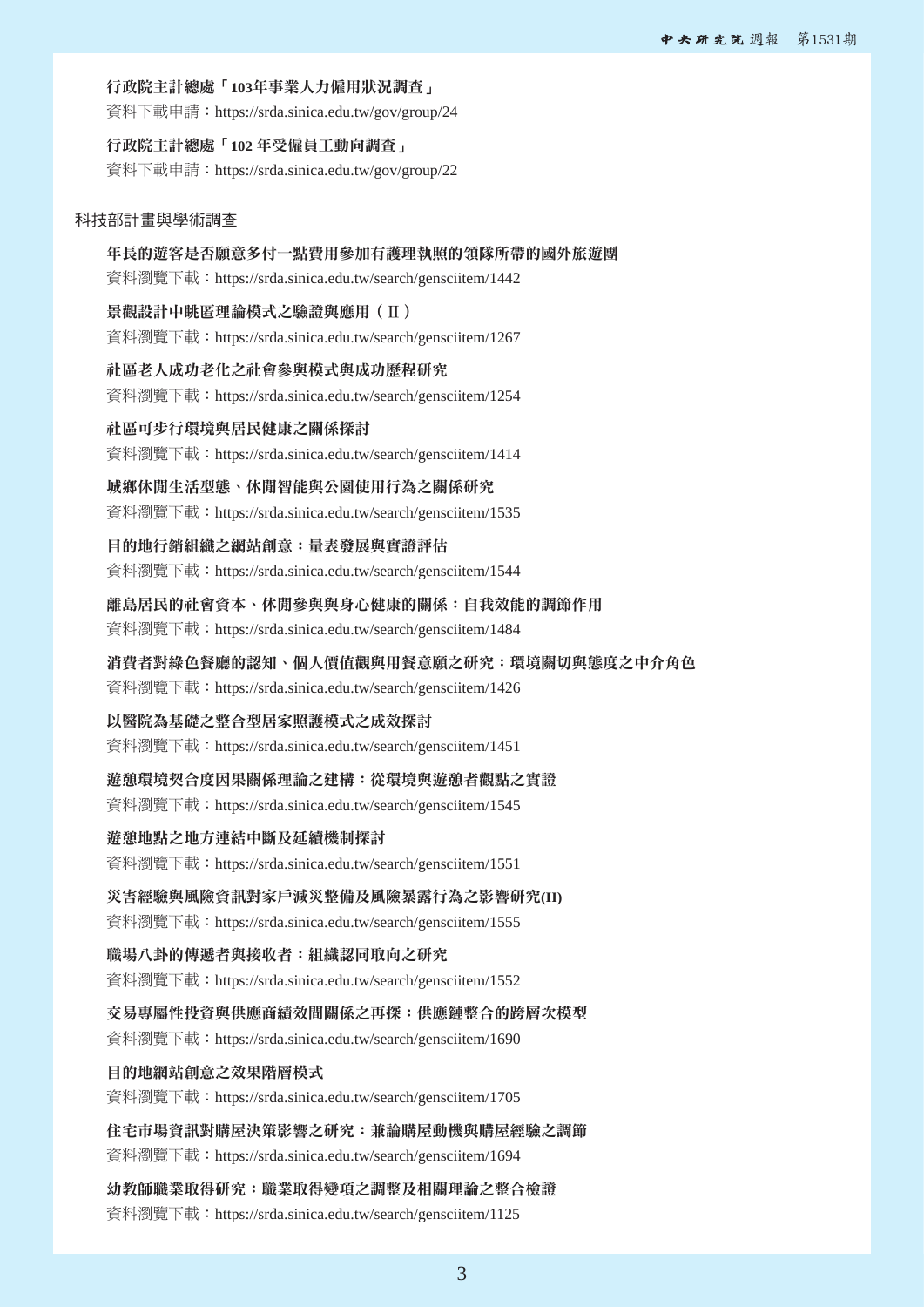更多詳情請至「學術調查研究資料庫」網站查詢或與我們聯繫。 網址:http://srda.sinica.edu.tw 電話:(02)2787-1829 E-mail: srda@gate.sinica.edu.tw

# 同 仁 來 函

# 本院電子報不是政論刊物

#### 李明輝研究員(中國文哲研究所)

看到本院電子報刊出自由學社的投書〈回歸教育本旨,撤回黑箱課綱〉,實在覺得莫名其妙。我在本院服 務了二十多年,在我的認知裡,本院電子報(及先前的《週報》)的「同仁來函」欄係刊登與本院事務相關的投 書,不知何時竟成為刊登政論的園地?這篇投書基本上是政治表態,其意見不過是重複近來某些報刊評論及媒體 名嘴的論調,訴求的對象則是教育部(而非本院同仁),按理應該投寄各報刊的民意論壇,而非本院電子報。再 者,本院的投書應當出於個人或單位的名義,以示負責。我不知道「自由學社」代表哪些同仁,難道它要製造一 種人多勢眾的壓力嗎?臺灣的社會已夠政治化了,「自由學社」諸公就饒了本院電子報吧!本院電子報的主編也 應當有勇氣拒絕這類的投書。否則此例一開,本院電子報難保不會成為另一個政論刊物。

## 本報回覆

《週報》為院內學術活動宣傳、學術成果報導及本院同仁溝通橋樑,並訂有「投稿須知暨審稿原則」。其中 〈輕鬆一下〉、〈同仁來函〉、〈活動迴響〉等專欄係供院內同仁投稿並發表意見,來稿由輪值編輯委員審查, 過半數同意後即可刊登,謹此說明。

# 輕 鬆 一 下

## 臺灣會受到天津港大爆炸事故空氣汙染擴散影響嗎**?**

#### 林傳堯研究員(環境變遷研究中心)

8月12日在中國大陸天津港發生了大爆炸事件,迄今已知超過一百人不幸遇難。由於火勢延燒至14日,而且爆 炸現場有不少化學物品,也因燃燒而產生化學煙霧,隨風擴散 (見衛星圖一)。這些化學煙霧的擴散引起一些其 他地區民眾的疑慮,生恐這些化學煙霧含有毒性,若濃度夠高,可能對人體健康造成不利。因此若能利用大氣擴 散模式,配合氣象風場資料,作出這些化學煙霧的可能擴散形勢及濃度,便可以讓民眾利用這個資訊來作為日常 生活或未來計劃(例如旅遊地區之安全與否)之參考。



圖一 8月12日日本同步氣象衛星向日葵所拍攝之真色圖像,圖中白色箭頭所指之黑色團狀物,即為爆炸後產生之濃煙,與周 遭日常灰白色空污不同。(圖像為美國海洋大氣總署Dr. Dan Lindsey提供)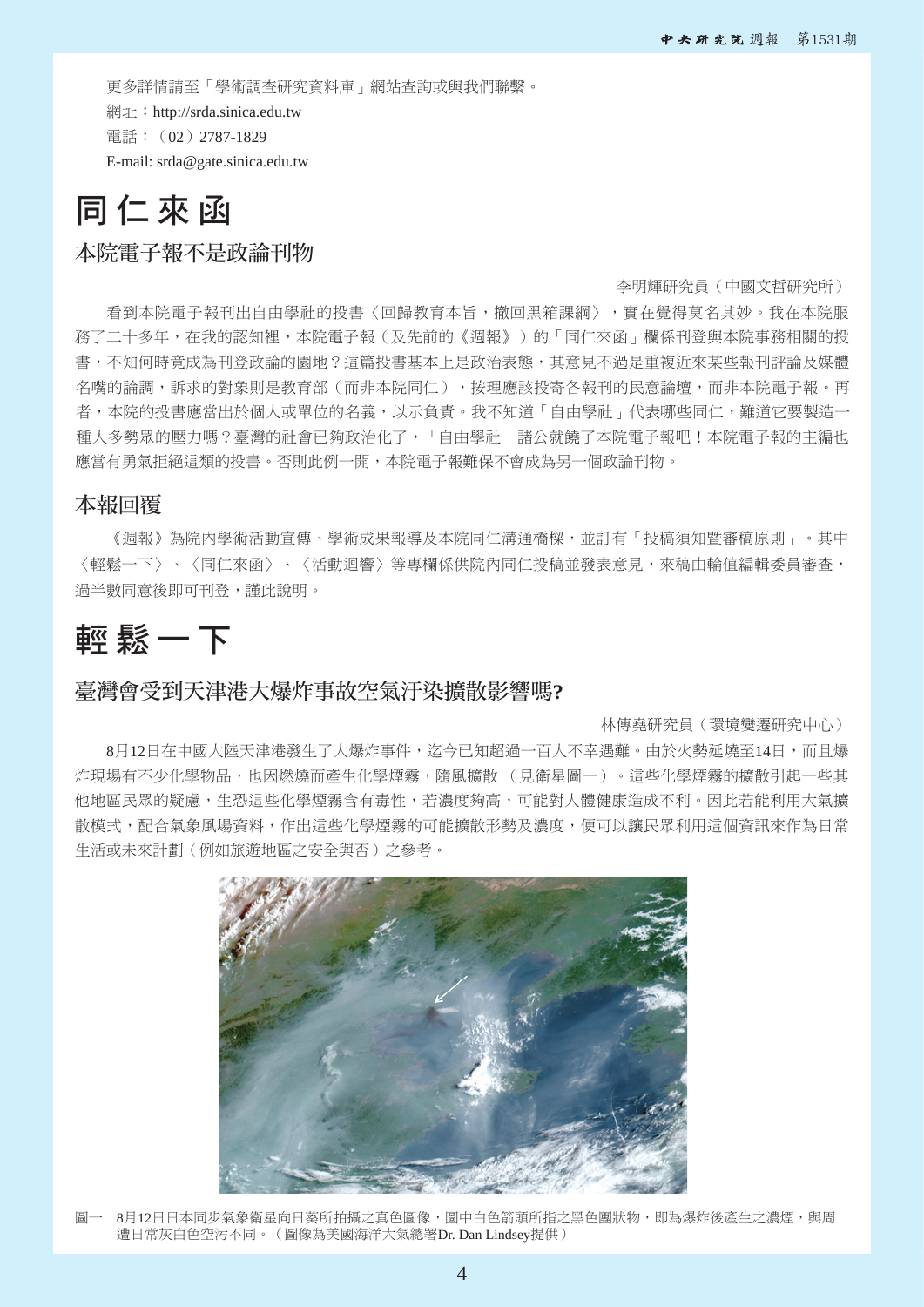本人利用WRF/chem 大氣擴散模式,模式中植入追蹤劑(tracer),模擬天津港爆炸事件後,燃燒後的空氣污 染物牆散情形,假設燃燒排放兩天(8/12, 8/13),標式的水平解析度是10 公里,假設追蹤劑的排放濃度是每天 1 單位(1 unit/day), 模式的初始條件及邊界條件是由美國國家環境預報中心(National Center for Environmental Prediction)所提供。模擬結果顯示(圖二),到8月16日為止,模擬期間臺灣附近的風場為西南風,空氣污染物擴 散最南約只到長江口,因此臺灣並不受天津港大爆炸事故空氣汙染物擴散影響。(動畫請見http://www.rcec.sinica. edu.tw/index.php?action=news&cid=8&id=105 )



圖二 WRF/Chem 模式模擬天津港大爆炸事故後8月14 日 16:00 LST,空氣汗染物在925 hPa等壓面的擴散情形

# 學 術 演 講

| Н             | 期     | 時間         | 地                    | 點                                                                     | 講<br>員                                     |                                                | 讍<br>題 |                                                    |                                                                                                      | 主持人         |
|---------------|-------|------------|----------------------|-----------------------------------------------------------------------|--------------------------------------------|------------------------------------------------|--------|----------------------------------------------------|------------------------------------------------------------------------------------------------------|-------------|
|               |       |            |                      | 數                                                                     | 理                                          | 科                                              | 學      | 組                                                  |                                                                                                      |             |
| $8/27$ (四)    |       | 10:30      | 跨領域科技研究大樓<br>B106演講廳 |                                                                       | 洪士灝教授<br>(國立臺灣大學)                          |                                                |        | from System Perspectives                           | Accelerating Big Data Applications                                                                   | 梁國淦<br>副研究員 |
| $8/27$ (四)    |       | 14:00      | 跨領域科技研究大樓<br>B106演講廳 |                                                                       | 畑中耕治副研究員<br>(應科中心)                         |                                                |        |                                                    | Intense Femtosecond Laser<br>Interaction with Solutions; from<br><b>Basics to Their Applications</b> | 林榮信<br>研究員  |
| $9/2(\equiv)$ | 14:30 | 天文數學館1203室 |                      | Dr. Edward Tong<br>(Smithsonian<br>Astrophysical<br>Observatory, USA) |                                            | Next Generation Receiver System<br>for the SMA |        |                                                    | 謝宏立<br>助研究員                                                                                          |             |
|               |       | 臺大院區)      | 蘇游瑄<br>助研究員          |                                                                       |                                            |                                                |        |                                                    |                                                                                                      |             |
|               |       |            |                      | 生                                                                     | 命                                          | 科                                              | 學      | 組                                                  |                                                                                                      |             |
| $8/27$ (四)    |       |            | 11:00 生醫所B1B會議室      |                                                                       | 劉承漢博士<br>(Johns Hopkins Univ.,<br>USA)     |                                                |        |                                                    | Reinforcement Learning of Temporal 蘇俊魁<br>Intervals in Primary Visual Cortex                         | 副研究員        |
| $8/28(\pm)$   |       |            | 11:00 生化所114室        |                                                                       | Prof. Ji-Long Liu<br>(Univ. of Oxford, UK) |                                                |        | Cytoophidia and its Kinds:<br>of Metabolic Enzymes | Filamentation and Compartmentation                                                                   | 姚季光<br>助研究員 |